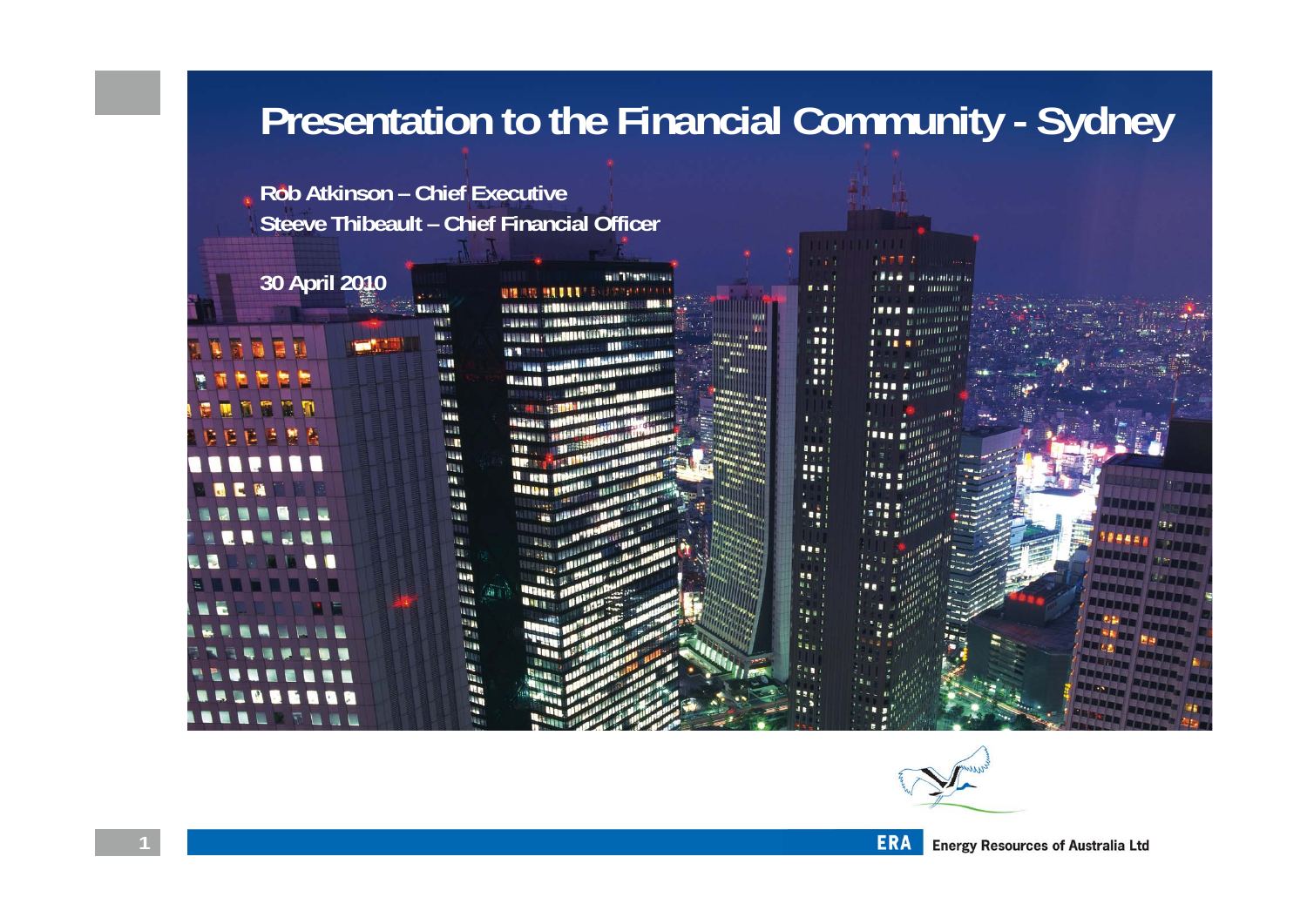

**2010 production expected to be broadly in line with previous years**

**2010 production significantly weighted to the second half of the year**

**Mine sequencing to provide higher grade in the second half**

**Continued good operational performance in the plant**

**Pressure on revenues due to market price indicators and AU/US exchange rate**

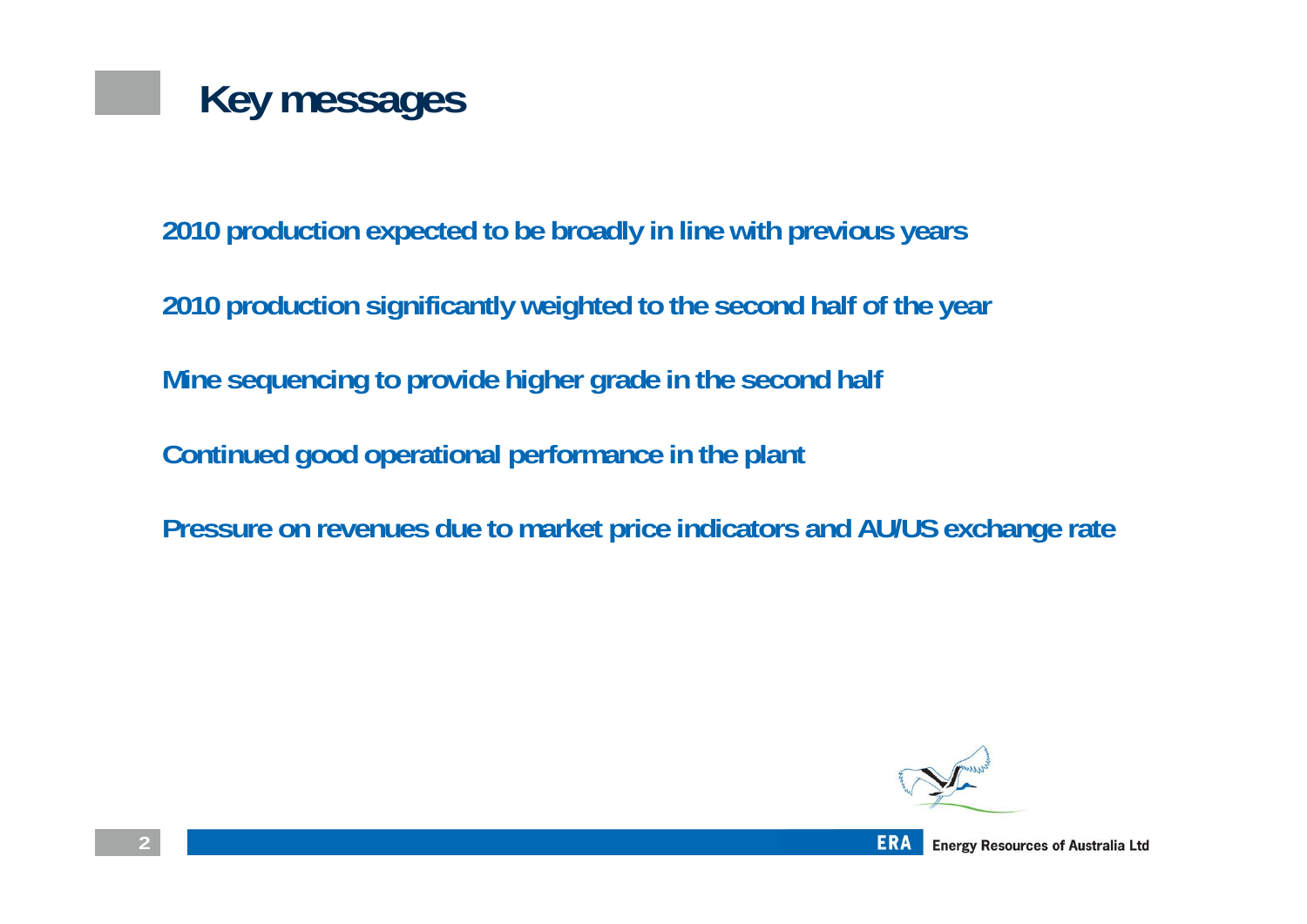# **Major investments**

#### **Heap leach**

- Feasibility study progressing well
- Environmental impact study (EIS) to be completed in 2010
- Approval targeted early 2011
- Commence operation in 2013

#### **Ranger 3 Deeps exploration decline**

- Approval and development in 2010
- Underground drilling in 2011
- Subject to favourable exploration findings
	- Commence feasibility study to develop resource
	- Further environmental approvals required

#### **Accommodation**

• To support existing operations as well as major projects

#### **Water management**

- Increase process water treatment (process water treatment plant, evaporation ponds)
- Efficient water management
- Minimise process water inventory